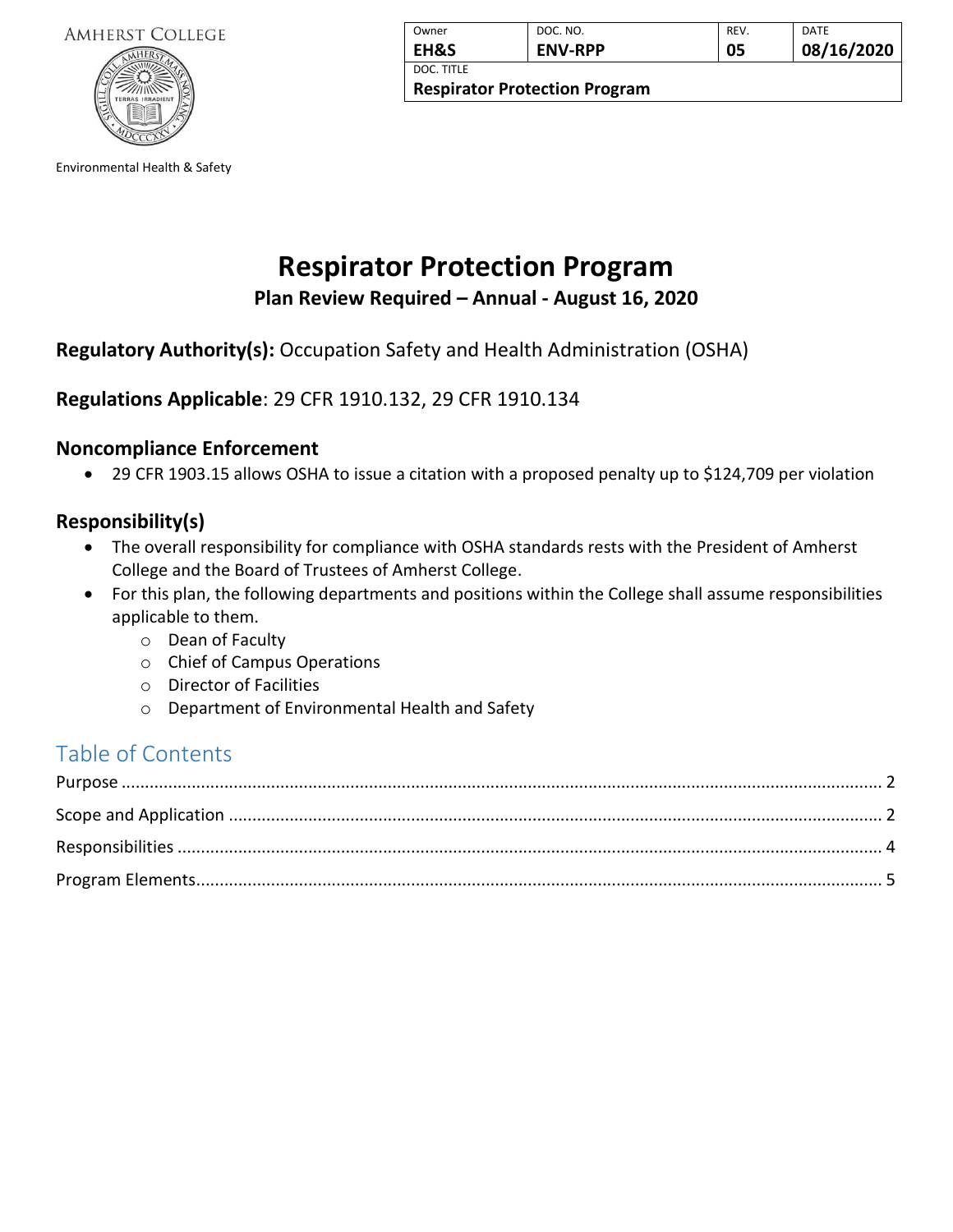

<span id="page-1-0"></span>Environmental Health & Safety

## Purpose

Amherst College Office of Environmental Health & Safety has determined that select employees in the Faculty, Custodial, Health Services, Environmental Health and Safety, and Facilities Departments are exposed to respiratory hazards during routine operations. These hazards include chemical gases, lead dust, asbestos fibers, organic vapors, and communicable diseases. The purpose of this program is to ensure that all Faculty and Staff who are required to perform tasks where a respirator must be worn are protected from exposure to the respiratory hazards.

Engineering controls, such as ventilation and substitution of less toxic materials, are the first line of defense to limit or eliminate exposure to hazards; however, engineering controls have not always been feasible for some of our operations, or have not always completely controlled the identified hazards. In these situations, respirators and other protective equipment must be used. Respirators are also needed to protect employees' health during emergencies. The work processes requiring respirator use at the Amherst College Campus are outlined in Table 1 in the Scope and Application section of this program.

In addition, some employees have expressed a desire to wear respirators during certain operations that do not require respiratory protection. As a general policy the Respirator Protection Program Administrator, Richard A. Mears, Environmental Health and Safety Director, will review each of these requests on a case-by-case basis. If the use of respiratory protection in a specific case will not jeopardize the health or safety of the employee(s), Environmental Health and Safety will provide respirators for voluntary use. As outlined in the Scope and Application section of this program, voluntary respirator use is subject to certain requirements of this program.

## <span id="page-1-1"></span>Scope and Application

This program applies to all employees who are required to wear respirators during normal work operations, and during some non-routine or emergency operations such as a spill of a hazardous substance. This includes workers in the Environmental Health and Safety, Health Services, Custodial, Facilities, and Faculty departments. Select employees working in these areas and engaged in certain processes or tasks (as outlined in the table below) must be enrolled in the college's respiratory protection program.

In addition, any employee who voluntarily wears a respirator when a respirator is not required is subject to the medical evaluation, cleaning, maintenance, and storage elements of this program, and must be provided with certain information specified in this section of the program.

| Owner           | DOC. NO.       | REV. | <b>DATE</b> |
|-----------------|----------------|------|-------------|
| <b>EH&amp;S</b> | <b>ENV-RPP</b> | 05   | 08/16/2020  |
| DOC. TITLE      |                |      |             |

**Respirator Protection Program**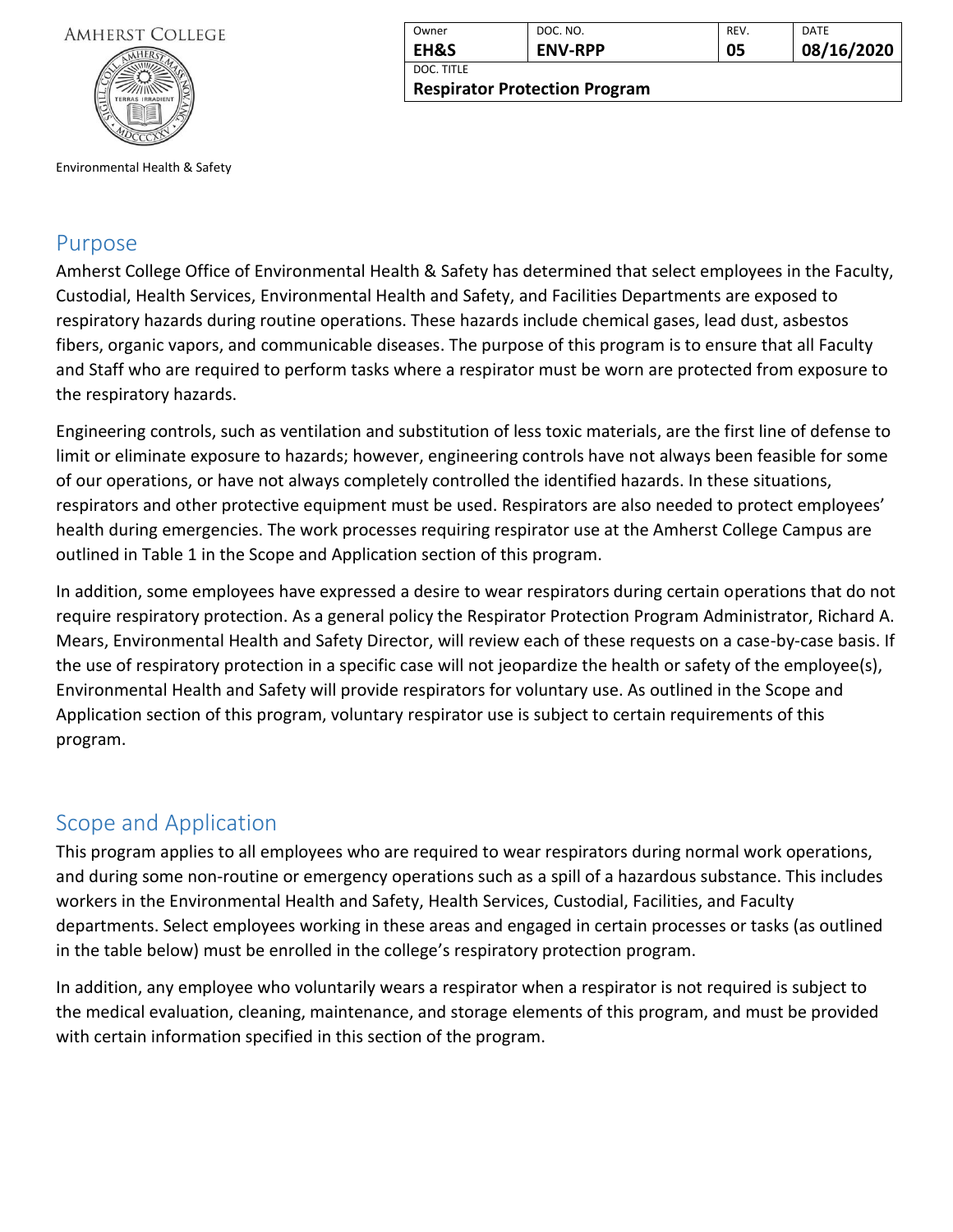

| Owner                                | DOC. NO.       | REV. | <b>DATE</b> |  |
|--------------------------------------|----------------|------|-------------|--|
| EH&S                                 | <b>ENV-RPP</b> | 05   | 08/16/2020  |  |
| DOC. TITLE                           |                |      |             |  |
| <b>Respirator Protection Program</b> |                |      |             |  |

Environmental Health & Safety

## **Table 1: Voluntary and Required Respirator Use at Amherst College**

| <b>Type of Respirator</b>        | <b>Employee Work Area</b>                                                                                                                            | <b>Conditions of Use</b> |
|----------------------------------|------------------------------------------------------------------------------------------------------------------------------------------------------|--------------------------|
| <b>Full Face APR</b>             | New Science Center B010c<br>while compositing waste<br>chemicals                                                                                     | Mandatory                |
| <b>Full Face APR</b>             | Any regulated area or<br>containment used for the<br>abatement of asbestos or<br>testing for asbestos                                                | Mandatory                |
| <b>Full Face APR</b>             | <b>Pratt Pool Basement while</b><br>handling chlorine                                                                                                | Mandatory                |
| <b>Filtering Face Piece</b>      | Keefe Health Center<br>communicable diseases                                                                                                         | Mandatory                |
| <b>Filtering Face Piece</b>      | Keefe Health Center                                                                                                                                  | Voluntary                |
| Filtering Face Piece (dust mask) | <b>Exterior Grounds work</b>                                                                                                                         | Voluntary                |
| <b>Filtering Face Piece</b>      | <b>Amherst College Emergency</b><br><b>Medical Services while</b><br>responding to medical<br>emergencies to protect<br>against direct fluid contact | Voluntary                |
| <b>Filtering Face Piece</b>      | <b>Amherst College Police</b><br>while responding to medical<br>emergencies                                                                          | Voluntary                |
| Filtering Face Piece (dust mask) | <b>Power Plant Personnel</b><br>while cleaning interior of<br>boiler                                                                                 | Voluntary                |
| Filtering Face Piece (dust mask) | Carpentry while performing<br>wood work                                                                                                              | Voluntary                |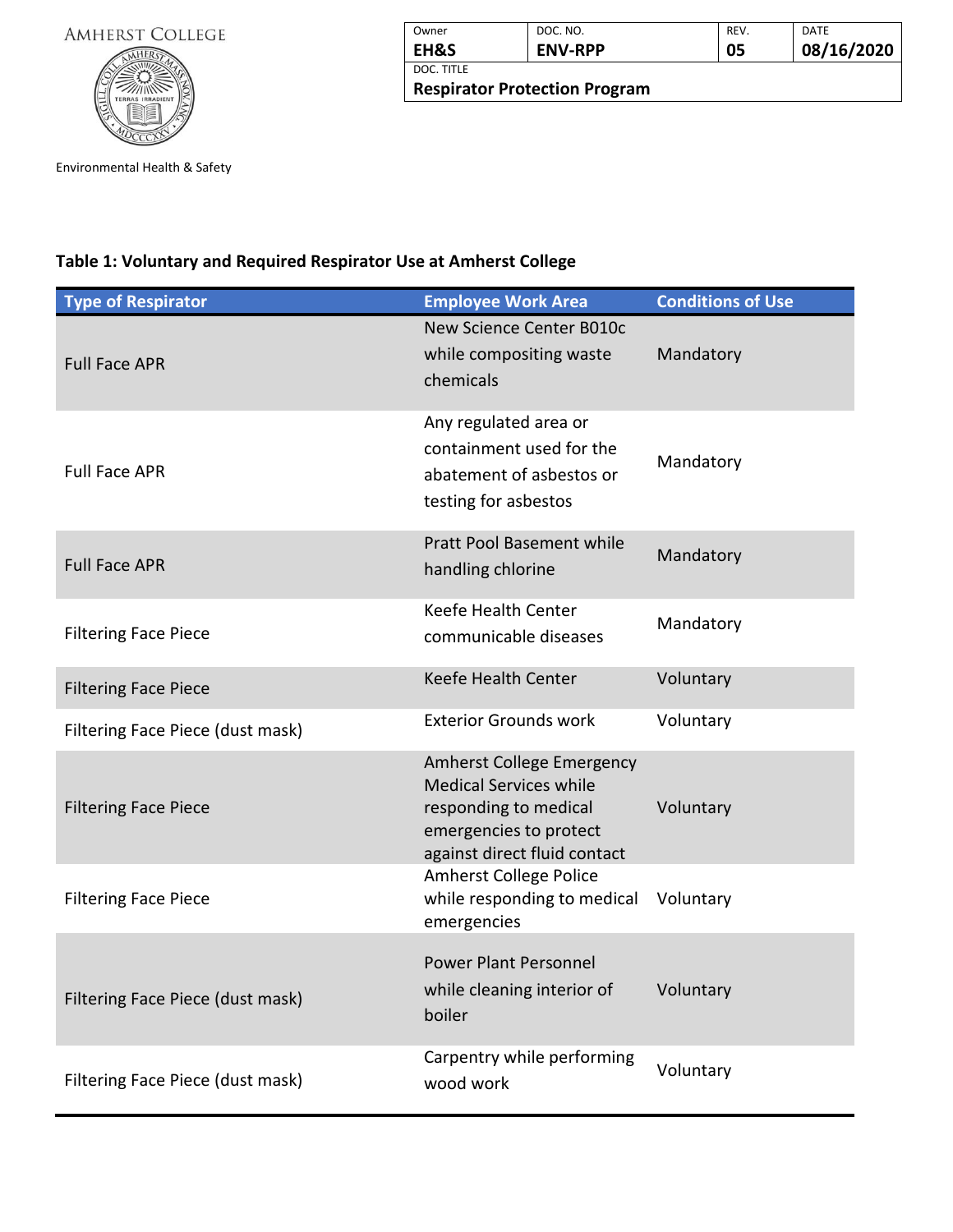

| Owner                                | DOC. NO.       | <b>REV</b> | <b>DATE</b> |
|--------------------------------------|----------------|------------|-------------|
| <b>EH&amp;S</b>                      | <b>ENV-RPP</b> | 05         | 08/16/2020  |
| DOC. TITLE                           |                |            |             |
| <b>Respirator Protection Program</b> |                |            |             |

Environmental Health & Safety

## <span id="page-3-0"></span>Responsibilities

**Program Administrator:** the Program administrator is responsible for administering the respiratory protection program. Duties of the program administrator include:

- Identifying work areas, processes or tasks that require workers to wear respirators, and evaluating hazards.
- Ensuring adequate air quantity, quality, and flow of breathing air for atmosphere-supplying respirators.
- Selection of respiratory protection options.
- Monitoring respirator use to ensure that respirators are used in accord with their certifications.
- Arranging for and/or conducting training.
- Ensuring proper storage, cleaning, inspections, and maintenance of respiratory protection equipment.
- Conducting qualitative fit testing with Saccharin.
- Administering the medical surveillance program.
- Maintaining records required by the program.
- Evaluating the program.
- Updating written program as needed.
- The Program Administrator for Amherst College is Richard A. Mears.

**Supervisors:** supervisors are responsible for ensuring that the respiratory protection program is implemented in their particular areas. In addition to being knowledgeable about the program requirements for their own protection, supervisors must also ensure that the program is understood and followed by the workers under their charge. *Note: Workers participating in the respiratory protection program do so at no cost to themselves.*

Duties of the supervisor include:

- Ensuring that employees under their supervision (including new hires) have received appropriate training, fit testing, initial medical evaluation, and receive future medical evaluations when appropriate
- Ensuring the availability of appropriate respirators and accessories.
- Being aware of tasks requiring the use of respiratory protection
- Enforcing the proper use of respiratory protection when necessary.
- Ensuring that respirators are properly cleaned, maintained, inspected, and stored according to the respiratory protection plan.
- Ensuring that respirators fit well and do not cause discomfort.
- Continually monitoring work areas and operations to identify respiratory hazards.
- Coordinating with the Program Administrator on how to address respiratory hazards or other concerns regarding the program.
- Ensuring adequate air quantity, quality, and flow of breathing air for atmosphere-supplying respirators.

**Employees:** each employee has the responsibility:

- To wear his or her respirator when and where required and in the manner in which they were trained.
- Care for and maintain their respirators as instructed, and store them in and clean, sanitary location.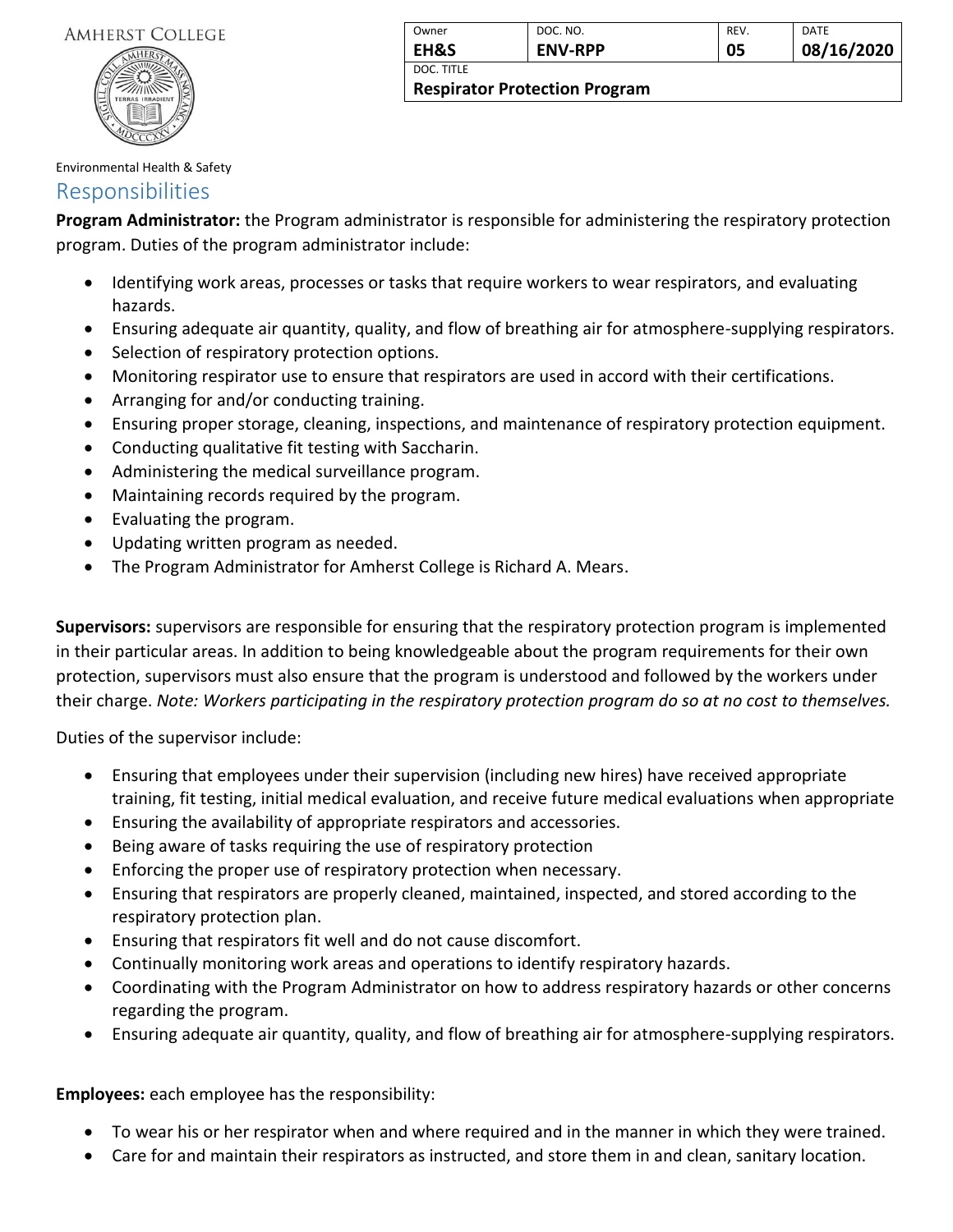

| Owner                                | DOC. NO.       | REV. | DATE       |
|--------------------------------------|----------------|------|------------|
| <b>EH&amp;S</b>                      | <b>ENV-RPP</b> | 05   | 08/16/2020 |
| DOC. TITLE                           |                |      |            |
| <b>Respirator Protection Program</b> |                |      |            |

Environmental Health & Safety

- Inform their supervisor if the respirator no longer fits well, and request a new one that fits properly.
- Inform their supervisor or the Program Administrator of any respiratory hazards that they feel are not adequately addressed in the workplace and any other concerns that they have regarding the program.
- Inform their supervisor of need for a medical reevaluation.

## <span id="page-4-0"></span>Program Elements

## **Selection Procedures – The Program Administrator:**

- Will select respirators to be used on site, based on the hazards to which workers are exposed and in accordance with all applicable OSHA standards.
- Will conduct a hazard evaluation for each operation, process, or work area where airborne contaminants may be present in routine operations or during an emergency.
- Monitoring can be contracted out.
- The hazard evaluation will include:
	- o Identification and development of a list of hazardous substances used in the workplace, by department or work process.
	- o Review of work processes to determine where potential exposures to these hazardous substances may occur. This review is to be conducted by surveying the workplace, reviewing process records, and talking with employees and supervisors.
	- o Exposure monitoring to quantify potential hazardous exposures.
	- $\circ$  If worker exposures have not been, or cannot be, evaluated they must be considered IDLH.
	- $\circ$  Respirators are selected based on the workplace hazards evaluated, and workplace and user factors affecting respirator performance and reliability.
- Respirators are selected based on the Assigned Protection Factors (APFs) and calculated Maximum Use Concentrations (MUCs).
- *Please note that a K95 respirator is not NIOSH (National Institute for Occupational Safety and Health) approved and cannot be worn in place of N95 respirator*.
- A sufficient number of respirator sizes and models must be provided to the employee during fit testing to identify the acceptable respirator that correctly fits the users.
- For IDLH (immediately dangerous to life or health) atmospheres:
	- o Full facepiece pressure demand SARs with auxiliary SCBA unit or full facepiece pressure demand SCBAs, with a minimum service life of 30 minutes, must be provided.
	- o Respirators used for escape only are NIOSH-certified for the atmosphere in which they will be used.
	- o Oxygen deficient atmospheres are considered IDLH.
- For Non-IDLH atmospheres, respirators are:
	- o Selected as appropriate for the APFs and MUCs.
	- $\circ$  Selected as appropriate for the chemical nature and physical form of the contaminant.
	- $\circ$  Equipped with end-of-service-life indicators (ESLIs) if the respirators (APRs) are used for protection against gases and vapors. If there is no ESLI, then a change schedule must be implemented.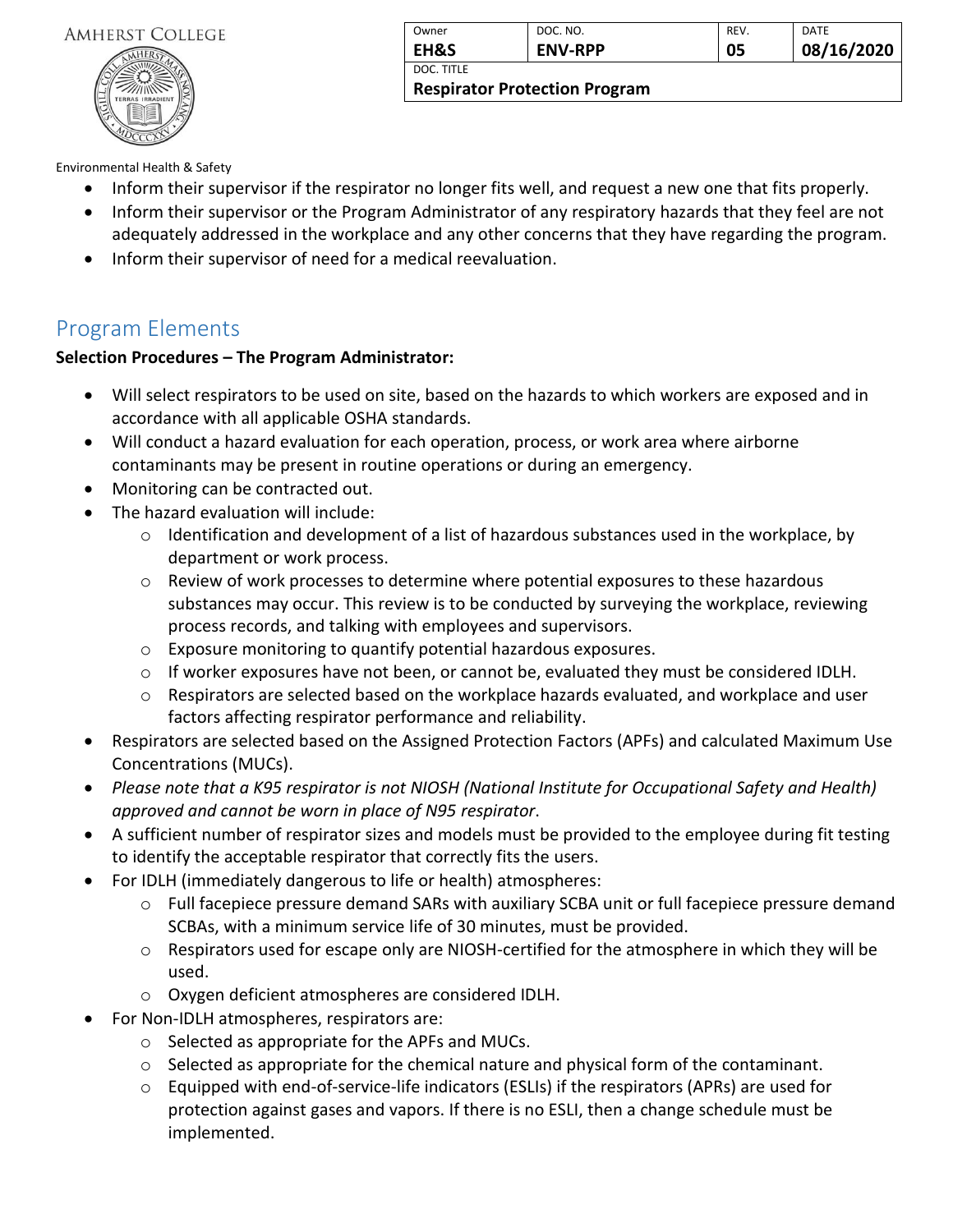

| Owner                                | DOC. NO.       | REV. | DATE       |  |
|--------------------------------------|----------------|------|------------|--|
| EH&S                                 | <b>ENV-RPP</b> | 05   | 08/16/2020 |  |
| DOC. TITLE                           |                |      |            |  |
| <b>Respirator Protection Program</b> |                |      |            |  |

Environmental Health & Safety

- o Equipped with NIOSH-certified HEPA filters (or other filters certified by NIOSH for particulates under 42 CFR part 84) if the respirators (APRs) are to be used for protection against particulates.
- Table 2 at the end of this program contains the sampling data on which this section was based. The results of the current hazard evaluation are the following:
	- $\circ$  Chlorine handling 2 ppm
	- o Hazardous waste compositing various chemicals, controlled by ventilation
	- o Asbestos Personal monitoring provided by contractor and historical data
	- o Dust Voluntary use of negative pressure respirator

| <b>Department</b>                         | <b>Contaminants</b> | <b>Assessment</b><br><b>Date</b> | <b>Exposure</b><br><b>Level</b> | <b>PEL</b>                    | <b>Controls</b>                                                                   |
|-------------------------------------------|---------------------|----------------------------------|---------------------------------|-------------------------------|-----------------------------------------------------------------------------------|
| Chemistry                                 |                     |                                  |                                 |                               | Ventilation; Full face APR<br>with multi-<br>gas/vapor/P100<br>combination filter |
| <b>Environmental Health</b><br>and Safety | Asbestos            |                                  |                                 | $1.0$ f/cc EL<br>0.1 f/cc TWA | <b>HEPA Negative filtration</b><br>units; Full-face APR with<br>P100 filter       |
| Custodial                                 | Chlorine            | 3/23/17                          | 2 ppm                           | 1 ppm                         | <b>Full-face APR with</b><br>gas/vapor/P100<br>combination filter                 |
| <b>Rental Housing</b>                     | <b>Dust</b>         |                                  |                                 |                               | Wet Methods,<br>ventilation, voluntary<br>use                                     |
| <b>Health Center</b>                      | Biological          |                                  |                                 |                               | Protective measures for<br>exposure to<br>communicable diseases                   |

#### **Table 2: Hazard Assessment – (8/16/20)**

## **Updating the Hazard Assessment – The Program Administrator:**

• Must revise and update the hazard assessment as needed (i.e., any time work process changes may potentially affect exposure). If an employee feels that respiratory protection is needed during a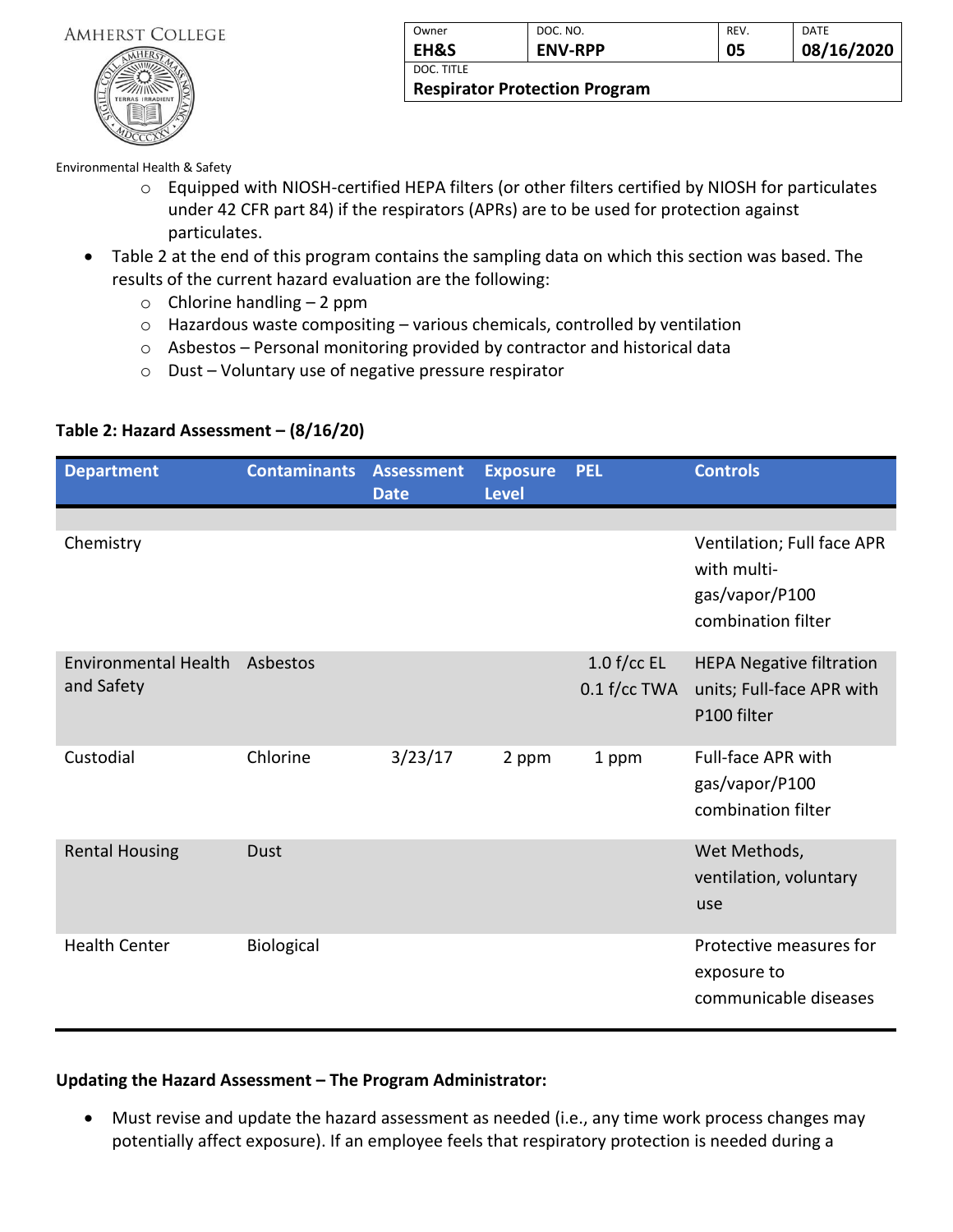

| Owner                                | DOC. NO.       | REV. | DATE       |
|--------------------------------------|----------------|------|------------|
| <b>EH&amp;S</b>                      | <b>ENV-RPP</b> | 05   | 08/16/2020 |
| DOC. TITLE                           |                |      |            |
| <b>Respirator Protection Program</b> |                |      |            |

Environmental Health & Safety

particular activity, he/she is to contact his or her supervisor or the Program Administrator. The Program Administrator then:

- Will evaluate the potential hazard, arranging for outside assistance as necessary.
- Will then communicate the results of that assessment back to the employees. If it is determined that respiratory protection is necessary, all other elements of this program will be in effect for those tasks, and this program will be updated accordingly.
- Will ensure that all respirators are certified by the National Institute for Occupational Safety and Health (NIOSH) and are used in accord with the terms of that certification.
- Will also ensure that all filters, cartridges, and canisters must be labeled with the appropriate NIOSH certification label. The label must not be removed or defaced while it is in use.
- Regarding **Voluntary Respirator Use**; Amherst College will provide respirators at no charge to employees for voluntary use for the following work processes/areas;
	- o Grounds employees may wear filtering facepieces.
	- o Custodial employees may wear filtering facepieces.
	- o Health Center employees may wear filtering facepieces. Is this still considered voluntary?
	- $\circ$  Central Energy Plant employees may wear filtering facepieces while cleaning inside the boiler.
	- o Facilities Department employees may wear filtering facepieces while performing light sanding/woodworking on non-lead paint coated surfaces.
	- $\circ$  Kitchen Employees may choose to wear filtering facepieces or half facepiece APR while cleaning the ovens. – Do we want this included or will dust mask be sufficient?
	- $\circ$  Rental Housing employees may wear filtering facepieces or half facepiece APR while performing cleaning or demolition of non-asbestos containing material and non-lead coated surfaces.

#### **The Program Administrator will also:**

- Provide all employees who voluntarily choose to wear either of the above respirators with a copy of Appendix D of the standard specified by the Respiratory Protection standard (29 CFR 1910.134). (Appendix D details the requirements for voluntary use of respirators by workers.) Workers choosing to wear a half facepiece APR must comply with the procedures for medical evaluation, respirator use, and cleaning, maintenance and storage.
- Authorize voluntary use of respiratory protective equipment as requested by all other workers on a case-by-case basis, depending on specific workplace conditions and the results of the medical evaluations. Voluntary use does not require compliance with these specific provisions of the standard.

**Medical Evaluation:** Employees who are either required to wear respirators, or who choose to wear an APR voluntarily, must pass a medical exam before being permitted to wear a respirator on the job. Employees are not permitted to wear respirators until a Physician or other Licensed Health Care Provider (PLHCP) has determined that they are medically able to do so. Any employee refusing the medical evaluation will not be allowed to work in an area requiring respirator use. A PLHCP from AEIOU Occupational and Urgent Healthcare, where all college medical services are provided, will provide the medical evaluations.

Medical evaluation procedures are as follows: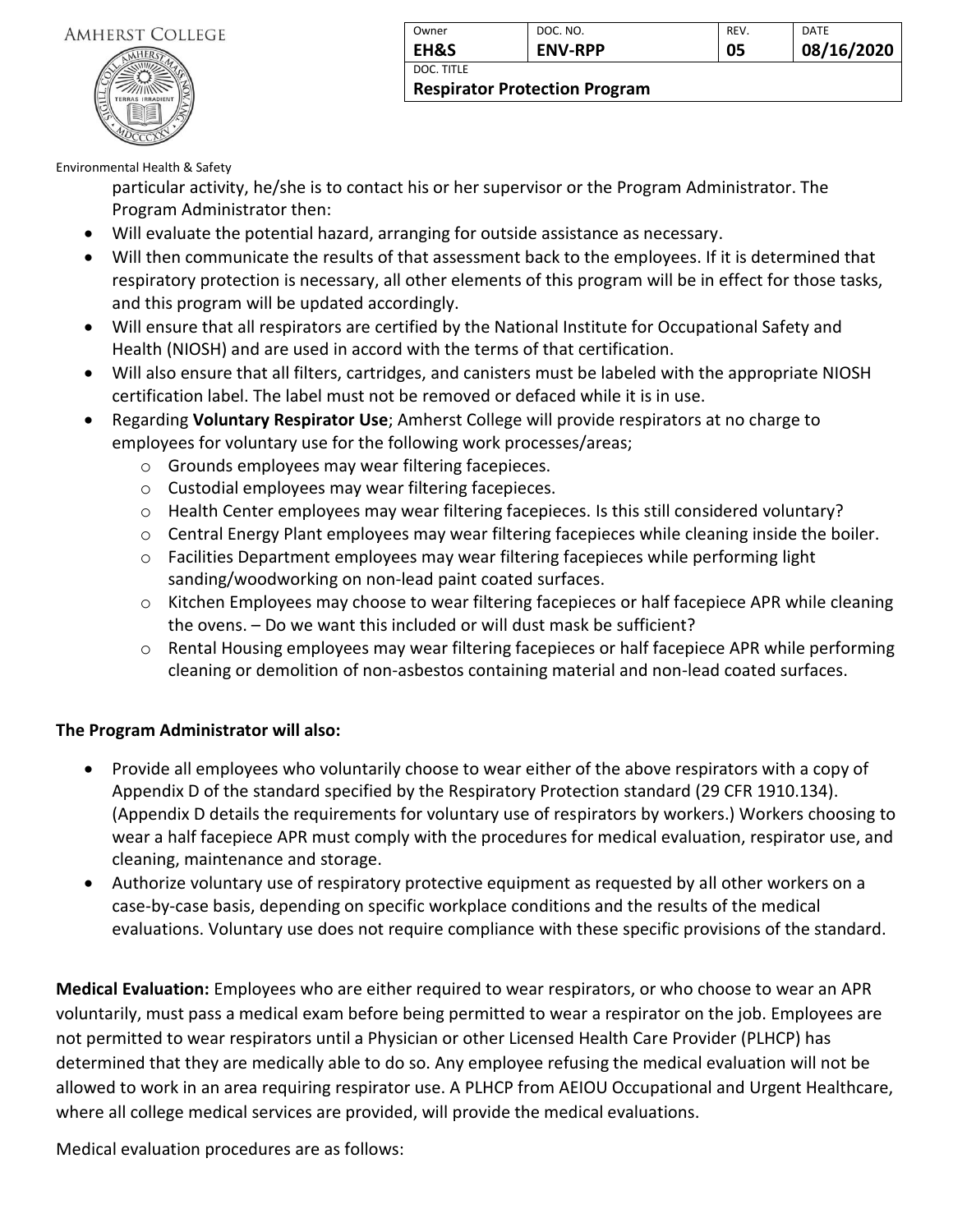

| Owner                                | DOC. NO.       | REV. | DATE       |
|--------------------------------------|----------------|------|------------|
| <b>EH&amp;S</b>                      | <b>ENV-RPP</b> | 05   | 08/16/2020 |
| DOC. TITLE                           |                |      |            |
| <b>Respirator Protection Program</b> |                |      |            |

Environmental Health & Safety

- The medical evaluation will be conducted using the questionnaire provided in Appendix C of the Respiratory Protection standard.
- The Program Administrator will provide a copy of the questionnaire to all employees requiring medical evaluations.
- To the extent feasible, the college will assist employees who are unable to read the questionnaire (by providing help in reading the questionnaire). When this is not possible, the employee will be sent directly to the physician for medical evaluation.
- All affected employees will be given a copy of the medical questionnaire to fill out, along with a stamped and addressed envelope for mailing the questionnaire to the college's physician.

#### **Employees will:**

- Be permitted to fill out the questionnaire on College time.
- Be granted follow-up medical exams as required by the Respiratory Protection standard, and/or as deemed necessary by the PLHCP.
- Be granted the opportunity to speak with the physician about their medical evaluation, if they so request.

**The Program Administrator** has provided the physician with:

- A copy of this program, and a copy of the Respiratory Protection standard.
- The list of hazardous substances by work area, and for each employee requiring evaluation, his or her work area or job.
- The employee's title, proposed respirator type and weight, length of time required to wear the respirator, expected physical work load (light, moderate, or heavy), potential temperature and humidity extremes, and any additional protective clothing required.

Any employee required for medical reasons to wear a positive pressure air purifying respirator will be provided with a powered air purifying respirator. After an employee has received clearance and begun to wear his or her respirator, additional medical evaluations will be provided if:

- The employee reports signs and/or symptoms related to their ability to use a respirator, such as shortness of breath, dizziness, chest pains, or wheezing.
- The PLHCP or supervisor informs the Program Administrator that the employee needs to be reevaluated, additional medical evaluation will be provided.
- Information from this program, including observations made during fit testing and program evaluation, indicates a need for reevaluation.
- An example of the PLHCP's or the supervisor's observations that additional medical evaluation is needed could be that there has been a change in workplace conditions that may result in an increased physiological burden on the employee.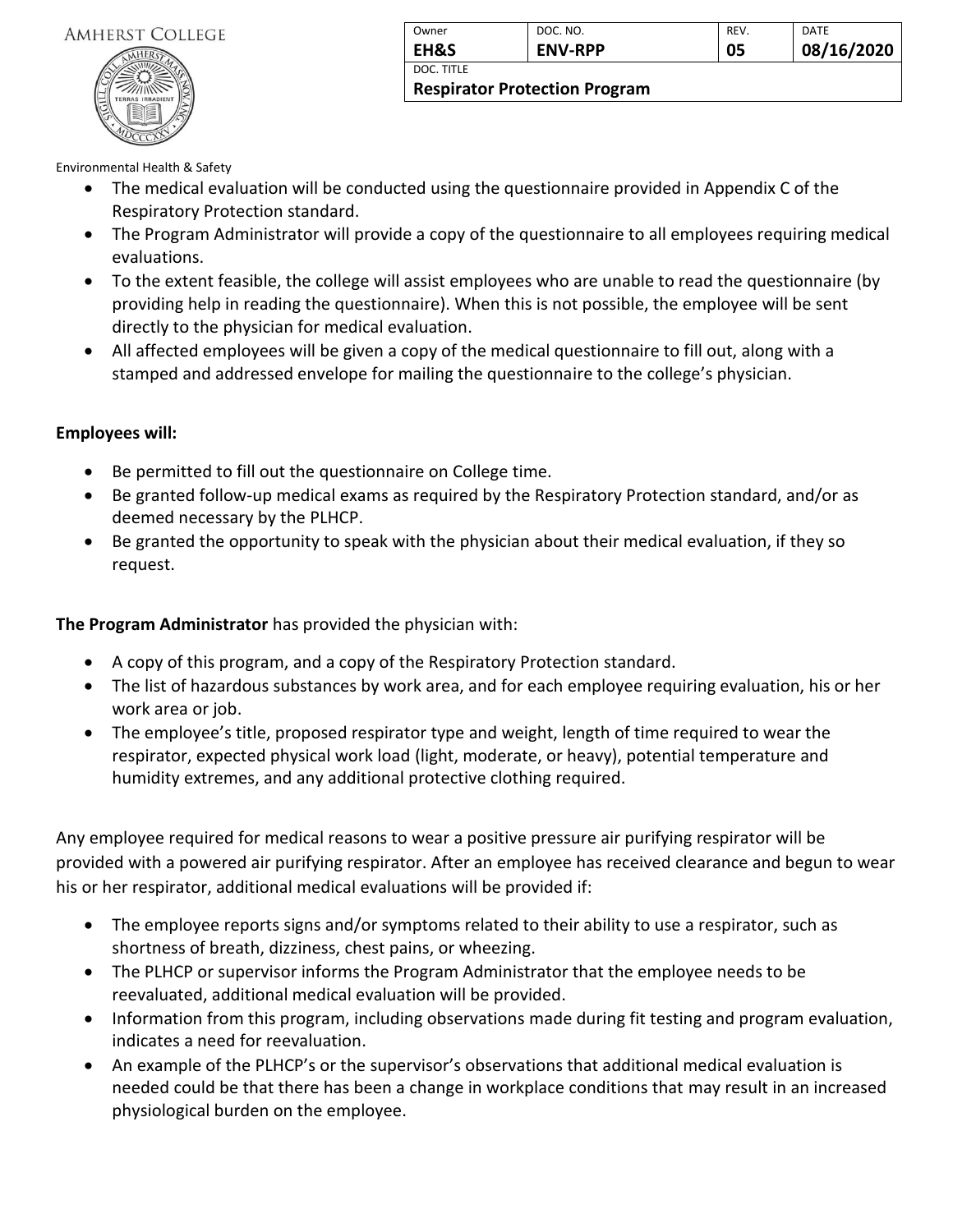

| Owner                                | DOC. NO.       | <b>REV.</b> | DATE       |
|--------------------------------------|----------------|-------------|------------|
| <b>EH&amp;S</b>                      | <b>ENV-RPP</b> | 05          | 08/16/2020 |
| DOC. TITLE                           |                |             |            |
| <b>Respirator Protection Program</b> |                |             |            |

#### Environmental Health & Safety

A list of Amherst College employees currently included in medical surveillance is provided in Table 3 of this program. All examinations and questionnaires are to remain confidential between the employee and the physician.

#### **Fit Testing:**

- Fit testing is required for employees wearing full facepiece APRs for exposure to asbestos, lead, organic vapors, and chlorine.
- Employees voluntarily wearing half face piece APRs may also be fit tested upon request.
- Employees who are required to wear Air Purifying Respirators will be fit tested:
	- o Prior to being allowed to wear respirator with a tight fitting facepiece.
	- o Annually.
	- $\circ$  When there are changes in the employee's physical condition that could affect the respiratory fit (e.g., obvious change in body weight, facial scarring, dental surgery, etc.).
- Employees will be fit tested with the make, model, and size of respirator that they will actually wear.
- Employees will be provided with several models and sizes of respirators so that they may find an optimal fit.
- Should the use of PAPRs be necessary, fit testing of PAPRs is to be conducted in the negative pressure mode. The **Program Administrator** will conduct fit tests following the OSHA approved Saccharin Solution Aerosol Qualitative Fit Test (QLFT) Protocol in Appendix A of the Respiratory Protection standard. The **Program Administrator** has determined that Quantitative Fit Test (QNFT) is not required for the respirators used under current conditions at Amherst College. If conditions affecting respirator use change, the **Program Administrator** will evaluate on a case-by-case basis whether QNFT is required.

## **Respiratory Use –** Responsibilities for **Employees** are that they:

- Will use their respirators under conditions specified by this program, and in accord with the training they receive on the use of each particular model. In addition, the respirator must not be used in a manner for which it is not certified by NIOSH or by its manufacturer.
- Must conduct user seal checks each time that they wear their respirator.
- Must use either the positive or negative pressure check (depending on which test works best for them) specified in Appendix B-1 of the Respiratory Protection standard.
- Must leave the work area to go to a clean area to maintain their respirator for the following reasons:
	- $\circ$  to clean their respirator if the respirator is impeding their ability to work;
		- o to change filters or cartridges, or replace parts; or
		- $\circ$  to inspect the respirator if it stops functioning as intended.
- Should notify their supervisor before leaving the area.
- Not wear tight-fitting respirators if they have any condition, such as facial scars, facial hair, or missing dentures, that prevents them from achieving a good seal.
- Not wear headphones, jewelry, or other articles that may interfere with the facepiece-to-face seal.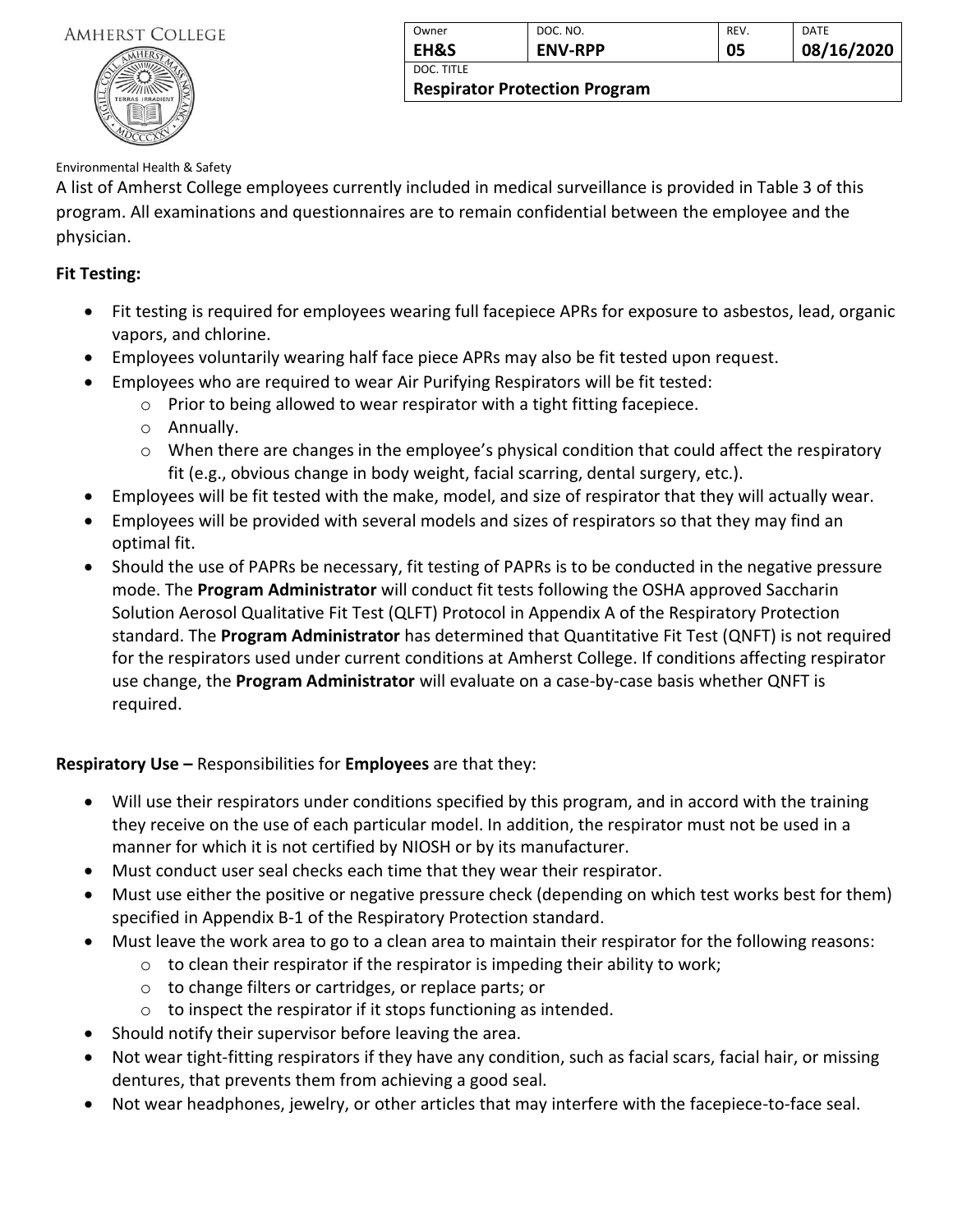

| Owner      | DOC. NO.       | REV. | <b>DATE</b> |
|------------|----------------|------|-------------|
| EH&S       | <b>ENV-RPP</b> | 05   | 08/16/2020  |
| DOC. TITLE |                |      |             |

**Respirator Protection Program**

#### Environmental Health & Safety

#### **Emergency Procedures:**

- The following work areas have been identified as having foreseeable emergencies:
	- $\circ$  Ammonia Shed South side of Central Energy Plant Release of Anhydrous Ammonia Gas
	- o Orr Rink Compressor Shed Release of Anhydrous Ammonia Gas
- When the alarm sounds, employees in the affected department must immediately evacuate the building and notify the Amherst College Police Department.
- Respiratory protection in these instances is for escape purpose only. Amherst College employees are not trained as emergency responders, and are not authorized to act in such a manner.

### **Respirator Malfunction**

- **APR Respirator Malfunction:**
	- o For any malfunction of an APR (e.g., breakthrough, facepiece leakage, or improperly working valve), the respirator wearer must inform his or her supervisor that the respirator no longer functions, and go to the designated safe area to maintain the respirator. The supervisor must ensure that the employee receives the needed parts to repair the respirator, or is provided with a new respirator.

## **IDLH (Immediately Dangerous to Life and Health) Procedures**

• The **Program Administrator** has not identified any areas that present the potential for (IDLH) conditions. If such a condition exists, it is Amherst College policy that the area be made safe through engineering or administrative controls before work may take place. If the IDLH conditions cannot be corrected, then an outside contractor will be retained to perform the required work.

## **Cleaning, Maintenance and Change Schedules and Storage**

- Respirators are to be regularly cleaned and disinfected in a clean area of the work place.
- Respirators issued for the exclusive use of an employee are to be cleaned as often as necessary, but at least once each week if the respirator is used.

The following procedure is to be used when cleaning and disinfecting respirators:

- Disassemble respirator, removing any filters, canisters, or cartridges.
- Wash the facepiece and associated parts in a mild detergent with warm water. Do not use organic solvents.
- Rinse completely in clean warm water.
- Wipe the respirator with disinfectant wipes (70% Isopropyl Alcohol) to kill germs.
- Air dry in a clean area.
- Reassemble the respirator and replace any defective parts.
- Place in a clean, dry plastic bag or other airtight container.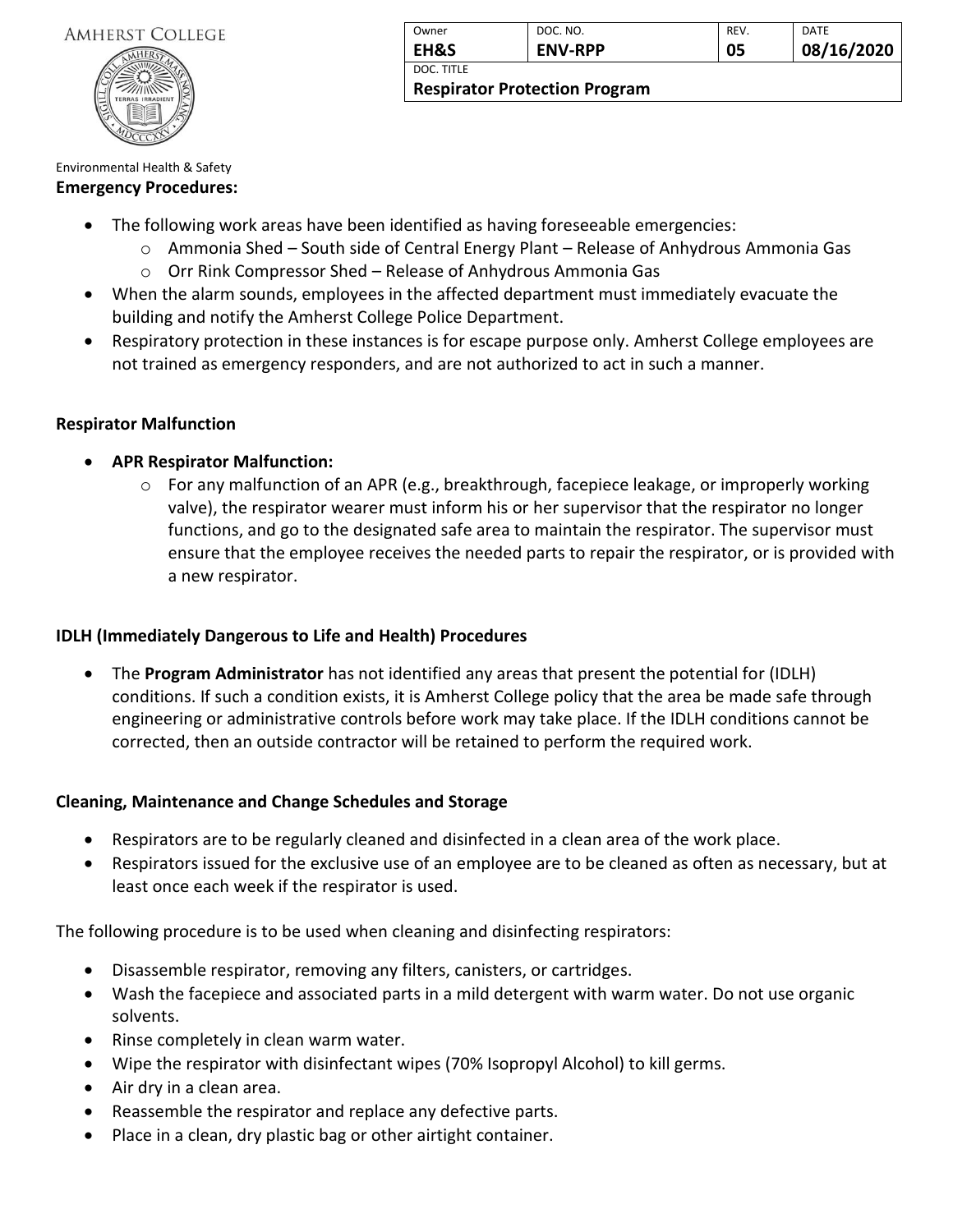

| Owner                                | DOC. NO.       | <b>REV.</b> | DATE       |
|--------------------------------------|----------------|-------------|------------|
| EH&S                                 | <b>ENV-RPP</b> | 05          | 08/16/2020 |
| DOC. TITLE                           |                |             |            |
| <b>Respirator Protection Program</b> |                |             |            |

#### Environmental Health & Safety

• Note: The **Program Administrator** will ensure an adequate supply of appropriate cleaning and disinfection material at the cleaning station. If supplies are low, employees should contact their supervisor, who will inform the **Program Administrator**.

#### **Maintenance**

- Respirators are to be properly maintained at all times to ensure that they function properly and adequately protect the employee.
- Maintenance involves a thorough visual inspection for cleanliness and defects.
- Worn or deteriorated parts will be replaced prior to use.
- No components will be replaced or repairs made beyond those recommended by the manufacturer.
- The following checklist will be used when inspecting respirators:
	- o Facepiece:
		- Cracks, tears, or holes
		- Facemask distortion
		- Cracked or loose lenses/face shield
	- o Valves:
		- Residue or dirt
		- Cracks or tears in valve material
	- o Head straps:
		- Breaks or tears
		- Broken buckles
	- o Filters/Cartridges:
		- Approval designation (NIOSH)
		- Gaskets
		- Cracks or dents in housing
		- Proper cartridge for hazard
- Employees are permitted to leave their work area and go to a designated area that is free of respiratory hazards when they need to wash their face and respirator facepiece to prevent any eye or skin irritation, or to replace the filter, cartridge or canister, or when they detect vapor or gas breakthrough or leakage in the facepiece or detect any other damage to the respirator or its components.

#### **Change Schedules**

■ Employees wearing APRs with P100 filters for protection against dust and other particulates need to change the cartridges on their respirators when they first begin to experience difficulty breathing (i.e., resistance) while wearing their masks.

#### **Storage**

Respirators must be stored in a clean, dry area, and in accord with the manufacturer's recommendations.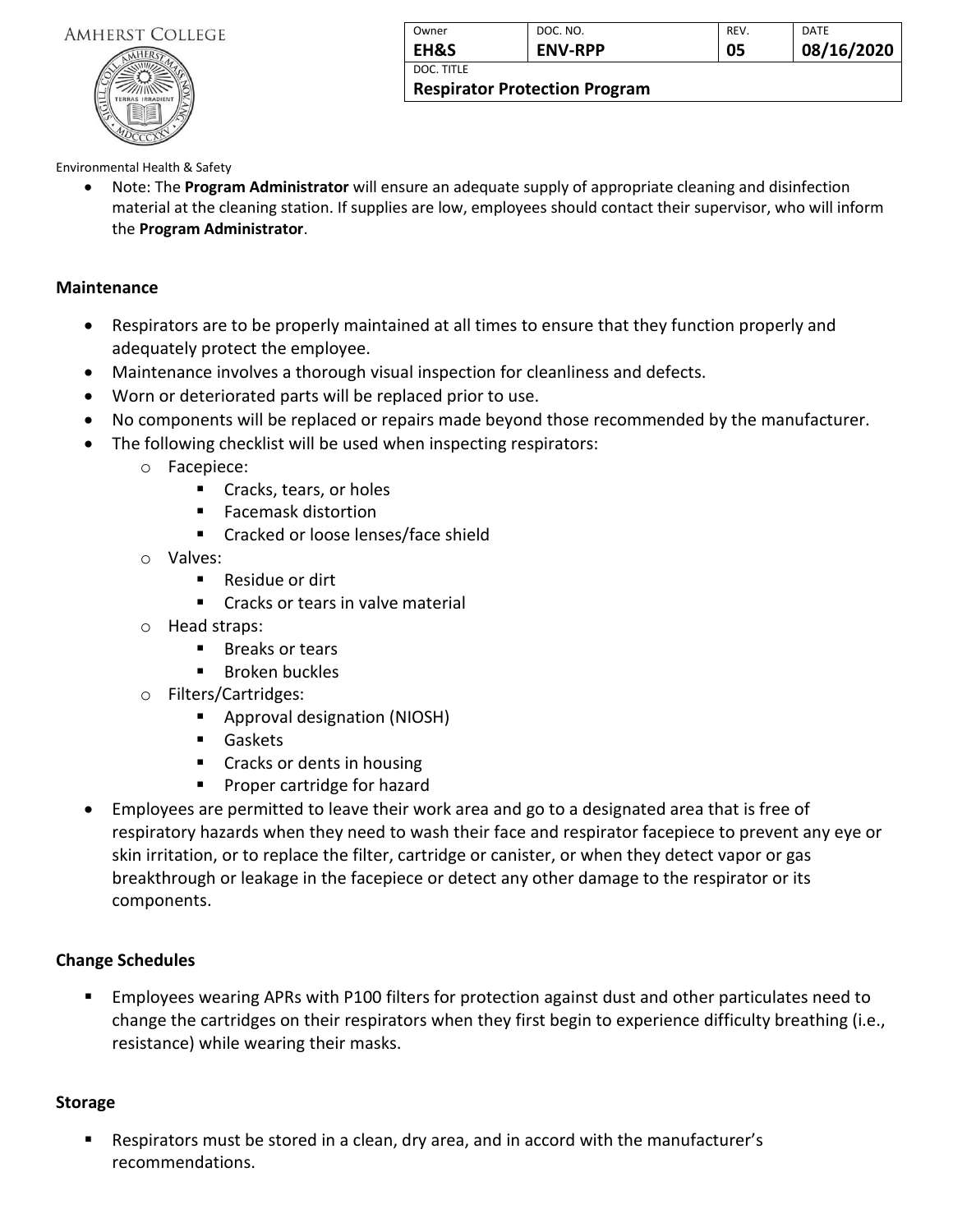

| Owner                                | DOC. NO.       | <b>REV.</b> | DATE       |
|--------------------------------------|----------------|-------------|------------|
| <b>EH&amp;S</b>                      | <b>ENV-RPP</b> | 05          | 08/16/2020 |
| DOC. TITLE                           |                |             |            |
| <b>Respirator Protection Program</b> |                |             |            |

Environmental Health & Safety

- Each employee will clean and inspect their own air-purifying respirator in accord with the provisions of this program, and will store their respirator in a plastic bag in a location of their choice where it will not be mistaken for another employee's.
- Each employee will have his/her name on the bag, and that bag will only be used to store that employee's respirator.
- **. The Program Administrator** will store Amherst College's supply of respirators and respirator components in their original manufacturer's packaging in the equipment storage room in the Service Building.

#### **Defective Respirators**

- Respirators that are defective or have defective parts must be taken out of service immediately.
- If, during an inspection, an employee discovers a defect in a respirator, he/she is to bring the defect to the attention of his or her supervisor.
- Supervisors will give all defective respirators to the **Program Administrator**.
- The **Program Administrator** will decide whether to:
	- o Temporarily take the respirator out of service until it can be repaired.
	- o Perform a simple fix on the spot such as replacing a head strap.
	- o Dispose of the respirator due to an irreparable problem or defect.
- When a respirator is taken out of service, the respirator will be tagged out of service, and the employee will be given a replacement of the same make, model and size.
- All tagged out-of-service respirators will be kept in the storage cabinet in the Environmental Health and Safety Manager's Office

#### **Training**

- **•** The Program Administrator will provide training to respirator users and their supervisors on the contents of the Amherst College Respiratory Protection Program and their responsibilities under it, and on the OSHA Respiratory Protection standard.
- Workers will be trained prior to using a respirator in the workplace.
- The training must be comprehensive, understandable and recur annually, and more often if necessary.
- As with any employee, supervisors must be trained prior to using a respirator in the workplace; they also should be trained prior to supervising workers who must wear respirators if the supervisors themselves do not use a respirator.
- Supervisors will provide the basic information on respirators in Appendix D of the Respiratory Protection standard to employees who wear respirators when not required by the employer to do so.
- Supervisors will ensure that each employee can demonstrate knowledge of at least the following:
	- $\circ$  Why the respirator is necessary and how improper fit, usage, or maintenance can compromise the protective effect of the respirator;
	- o What the limitations and capabilities of the respirator are;
	- o How to use the respirator effectively in emergency situations, including situations in which the respirator malfunctions;
	- $\circ$  How to inspect, put on and remove, use, and check the seals of the respirator;
	- o What the procedures are for maintenance and storage of the respirator;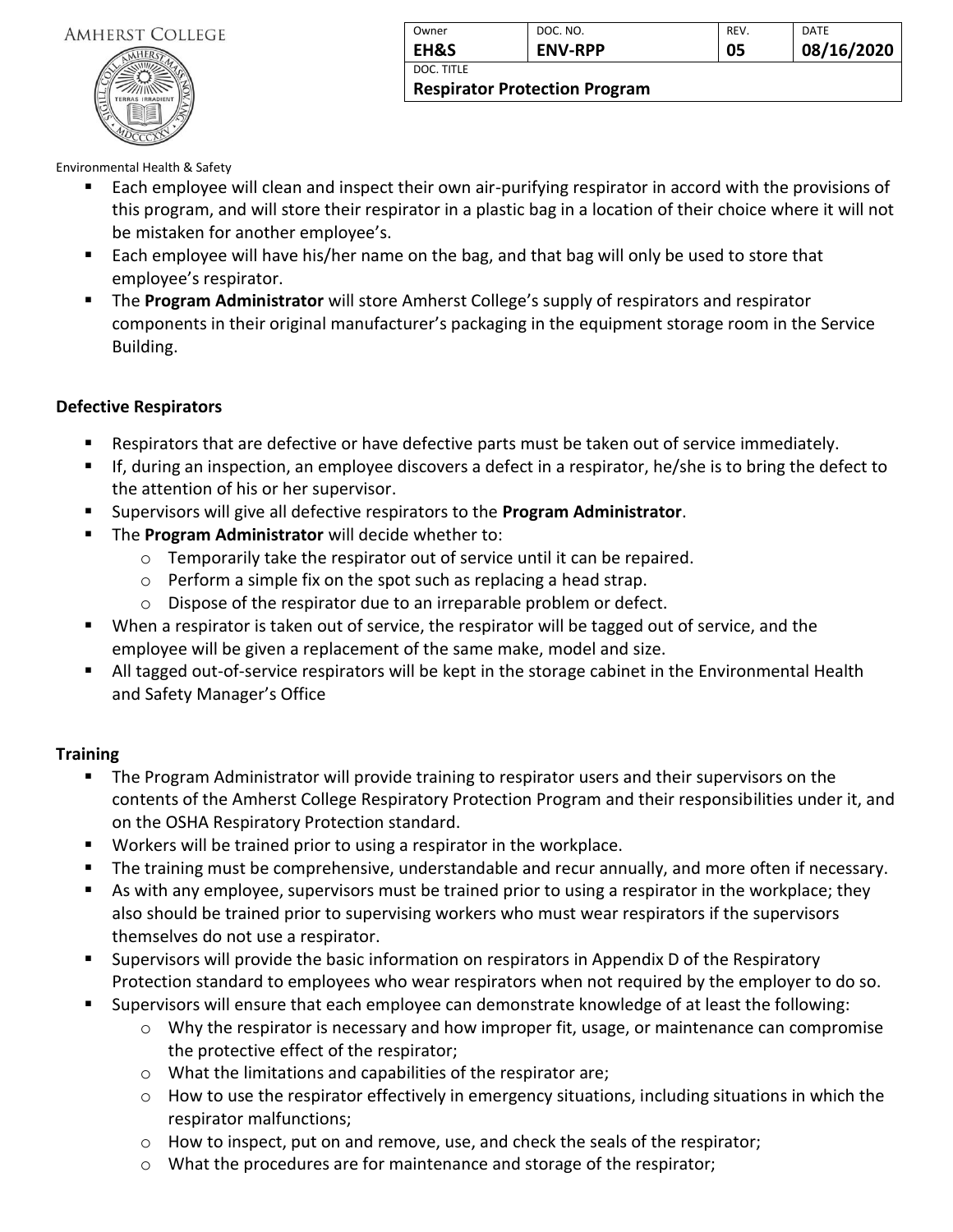

| Owner                                | DOC. NO.       | REV. | DATE       |
|--------------------------------------|----------------|------|------------|
| EH&S                                 | <b>ENV-RPP</b> | 05   | 08/16/2020 |
| DOC. TITLE                           |                |      |            |
| <b>Respirator Protection Program</b> |                |      |            |

Environmental Health & Safety

- o How to recognize medical signs and symptoms that may limit or prevent the effective use of respirators; and
- o The general requirements of the Respiratory Protection standard.
- Supervisors will ensure that employees will be retrained annually or as needed (e.g., if they change departments and need to use a different respirator).
	- $\circ$  An employer who is able to demonstrate that a new employee has received training within the last 12 months that addresses the elements specified in paragraph (k)(1)(i) through (vii) is not required to repeat such training provided that, as required by paragraph (k)(1), the employee can demonstrate knowledge of those element(s).
	- $\circ$  Previous training not repeated initially by the employer must be provided no later than 12 months from the date of the previous training.
	- $\circ$  Retraining shall be administered annually, and when the following situations occur:
		- Changes in the workplace or the type of respirator render previous training obsolete;
		- Inadequacies in the employee's knowledge or use of the respirator indicate that the worker has not retained the requisite understanding or skill; or
		- Any other situation arises in which retraining appears necessary to ensure safe respirator use.
	- $\circ$  The basic advisory information on respirators, as presented in Appendix D of the Respiratory Protection standard, shall be provided by the employer in any written or oral format to employees who wear respirators when such use is not required by this section or by the employer.

## Program Evaluation

- The **Program Administrator** will conduct periodic evaluations of the workplace to ensure that the provisions of this program are being implemented.
- The evaluations will include regular consultations with employees who use respirators and their supervisors, site inspections, air monitoring and a review of records.
- List factors to be evaluated (see  $(I)(2)$ .)
- Problems identified will be noted in an inspection log and corrected by the Program Administrator.
- **E** These findings will be reported to the appropriate department's Director, and the report will list plans to correct deficiencies in the respirator program and target dates for implementing those corrections.

## Documentation and Recordkeeping

- A written copy of this program and the OSHA standard is kept in the **Program Administrator's** office and is available to all employees who wish to review it
- This program will be available on the Amherst College Environmental Health and Safety Department's website under Occupational and Environmental Health section.
- Also maintained in the **Program Administrator's** office are copies of training materials.
- Copies of fit test records *(see (m)(2) of the standard)*. These records will be updated as new fit tests are conducted.